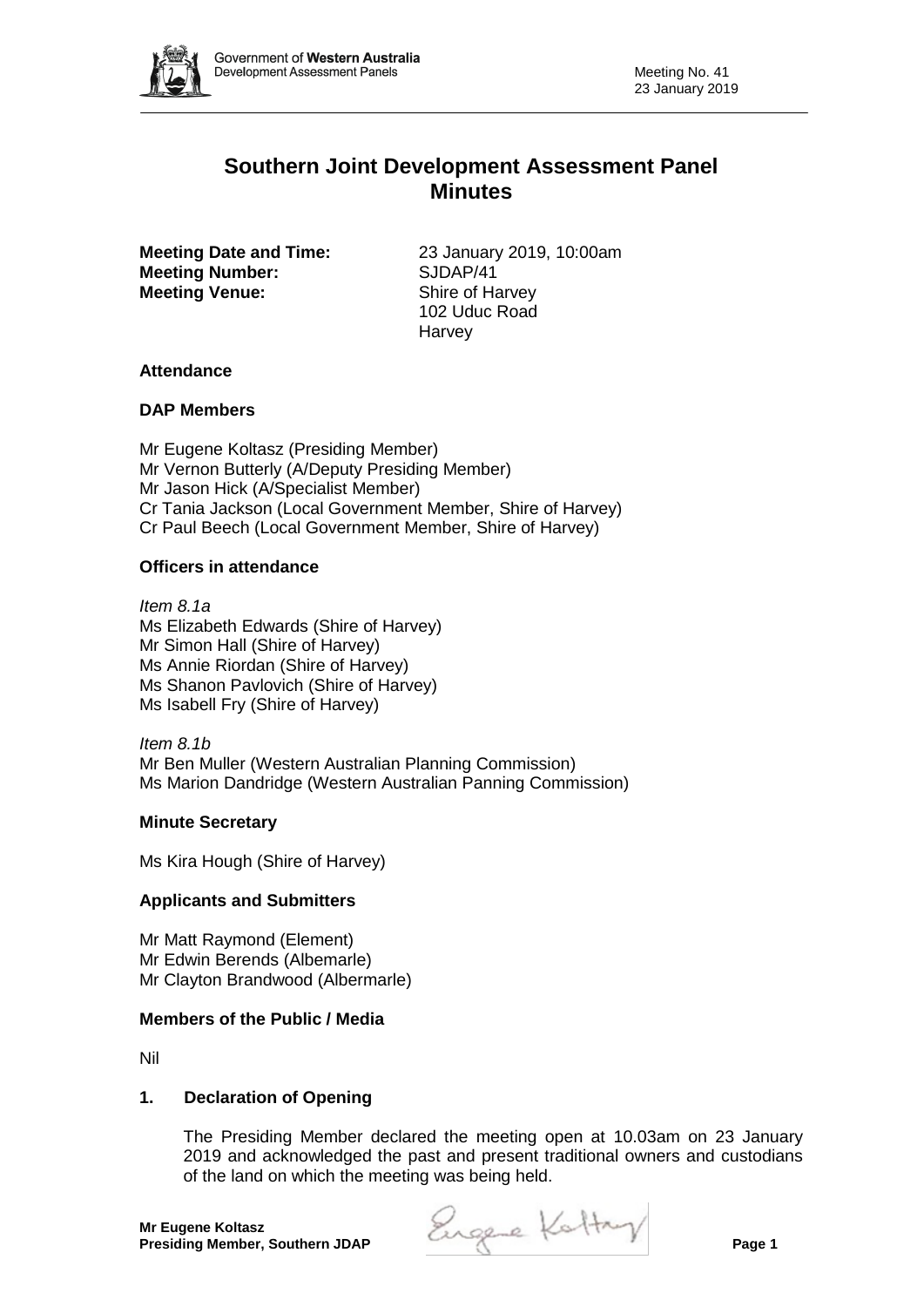

Due to the conflict of interest of the Presiding Member and the incomplete training of the newly appointed Deputy Presiding Member, Mr Eugene Koltasz has been appointed as Presiding Member for this meeting in accordance with regulation 27(3A) of the *Planning and Development (Development Assessment Panel) Regulations 2011*.

The Presiding Member announced the meeting would be run in accordance with the DAP Standing Orders 2017 under the *Planning and Development (Development Assessment Panels) Regulations 2011*.

The Presiding Member advised that in accordance with Section 5.16 of the DAP Standing Orders 2017 which states *'A person must not use any electronic, visual or audio recording device or instrument to record the proceedings of the DAP meeting unless the Presiding Member has given permission to do so.',* the meeting would not be recorded.

### **2. Apologies**

Mr Robert Fenn (Presiding Member) Ms Shelley Shepherd (Specialist Member)

### **3. Members on Leave of Absence**

Nil

## **4. Noting of Minutes**

DAP members noted that signed minutes of previous meetings are available on the [DAP website.](https://www.dplh.wa.gov.au/about/development-assessment-panels/daps-agendas-and-minutes)

## **5. Declaration of Due Consideration**

All members declared that they had duly considered the documents.

### **6. Disclosure of Interests**

DAP Member, Mr Robert Fenn, declared a direct pecuniary interest in item 8.1. Mr Fenn is an employee of LandCorp. The applicant has signed a long term lease with LandCorp to develop the subject land and to operate an industrial plant upon the leased site.

In accordance with section 6.3.1 of the DAP Standing Orders 2017, the Presiding Member determined that the member listed above, who had disclosed a pecuniary interest, was not permitted to participate in the discussion or voting on the item.

### **7. Deputations and Presentations**

- **7.1** Mr Matt Raymond (Element) addressed the DAP in support of the application at Item 8.1a and 8.1b and responded to questions from the panel.
- **7.2** Mr Edwin Berends (Albermarle) addressed the DAP in support of the application at Item at Item 8.1a and 8.1b and responded to questions from the panel.

**Presiding Member, Southern JDAP Page 2**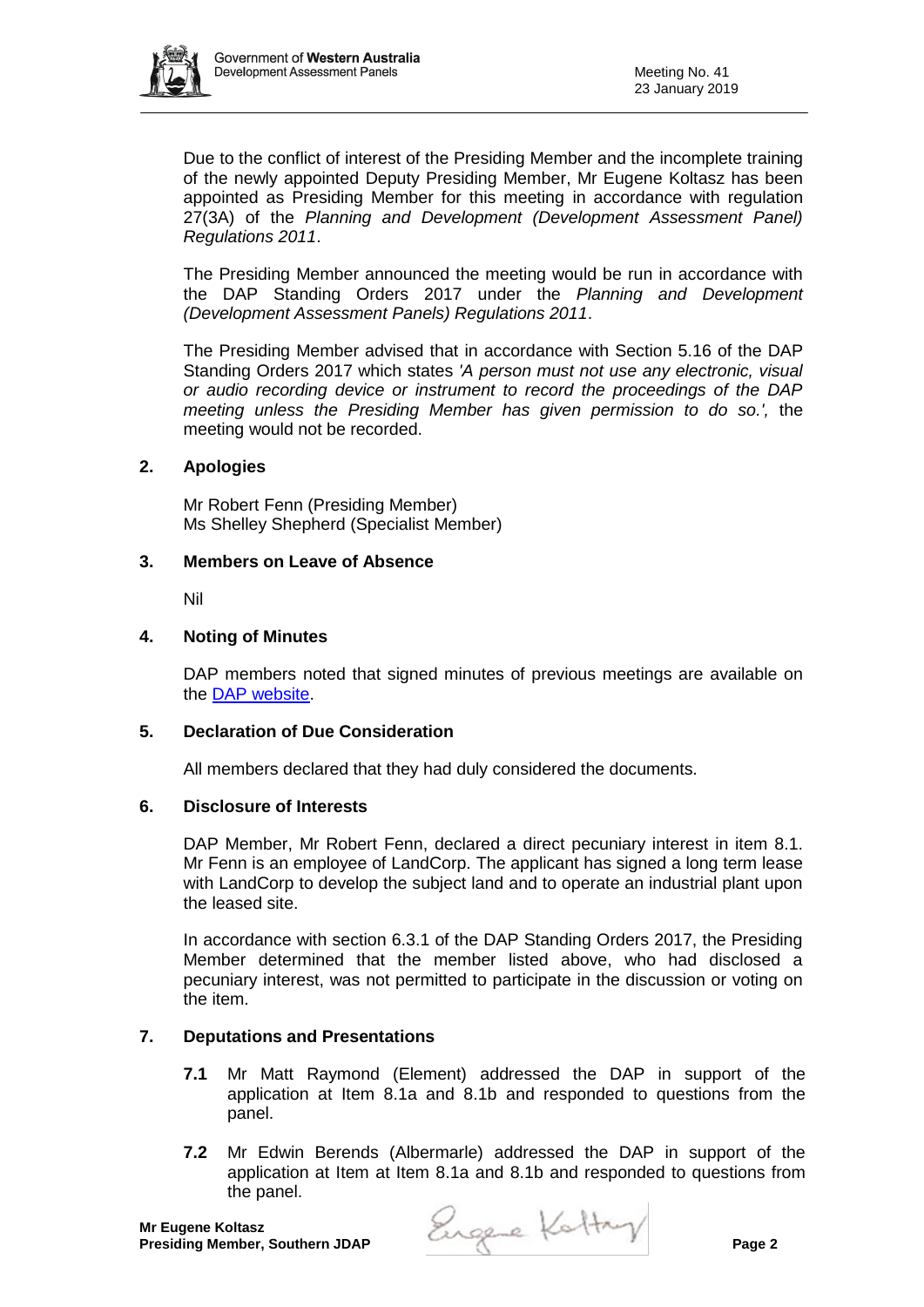

## **8. Form 1 – Responsible Authority Reports – DAP Application**

| <b>8.1a</b> Property Location:<br><b>Development Description:</b> | Portion of Lot 253 Wellesley Road, Wellesley<br>Lithium Hydroxide Product Plant and associated<br><b>Administrative Buildings</b> |
|-------------------------------------------------------------------|-----------------------------------------------------------------------------------------------------------------------------------|
| Applicant:                                                        | <b>Element WA</b>                                                                                                                 |
| Owner:                                                            | LandCorp                                                                                                                          |
| Responsible Authority:                                            | Shire of Harvey                                                                                                                   |
| DAP File No:                                                      | DAP/18/01434                                                                                                                      |

### **REPORT RECOMMENDATION**

**Moved by:** Cr Tania Jackson **Seconded by:** Cr Paul Beech

That the Southern JDAP resolves to:

**Approve** DAP Application reference DAP/18/01434 and accompanying plans (contained within the Plans Schedule at *Attachment 1*) in accordance with Clause 68 of the *Planning and Development (Local Planning Schemes) Regulations 2015* and the provisions of the Clause 4.8 of the Shire of Harvey District Planning Scheme No. 1, subject to the following conditions:

#### **Conditions**

- 1. This decision constitutes development approval only and is valid for a period of two years from the date of approval. If the subject development is not substantially commenced within the two year period, the approval shall lapse and be of no further effect.
- 2. All development shall occur in accordance with the stamped, approved plans, unless varied by a condition of approval or a minor amendment, to the satisfaction of the Shire of Harvey.
- 3. This development approval does not include approval for any signage, including advertising signs.
- 4. Prior to commencement of the development, a Construction Management Plan shall be prepared and submitted for approval by the Shire of Harvey, and thereafter implemented to the satisfaction of the Shire of Harvey. The Construction Management Plan shall address the following matters during the construction of the development:
	- a. Car parking for construction staff;
	- b. Stormwater and sediment control;
	- c. Noise control and vibration management;
	- d. Air and dust management; and
	- e. Public safety, amenity and site security
- 5. Prior to commencement of the development, a Bank Guarantee or Bond of \$20,000 shall be submitted to the Shire of Harvey for the purpose of installation of the landscaping and reticulation (required by Condition 12). Such Bank Guarantee or Bond shall be held by the Shire of Harvey for a minimum period of three (3) years.

**Presiding Member, Southern JDAP Page 2 Page 3 Page 3 Page 3**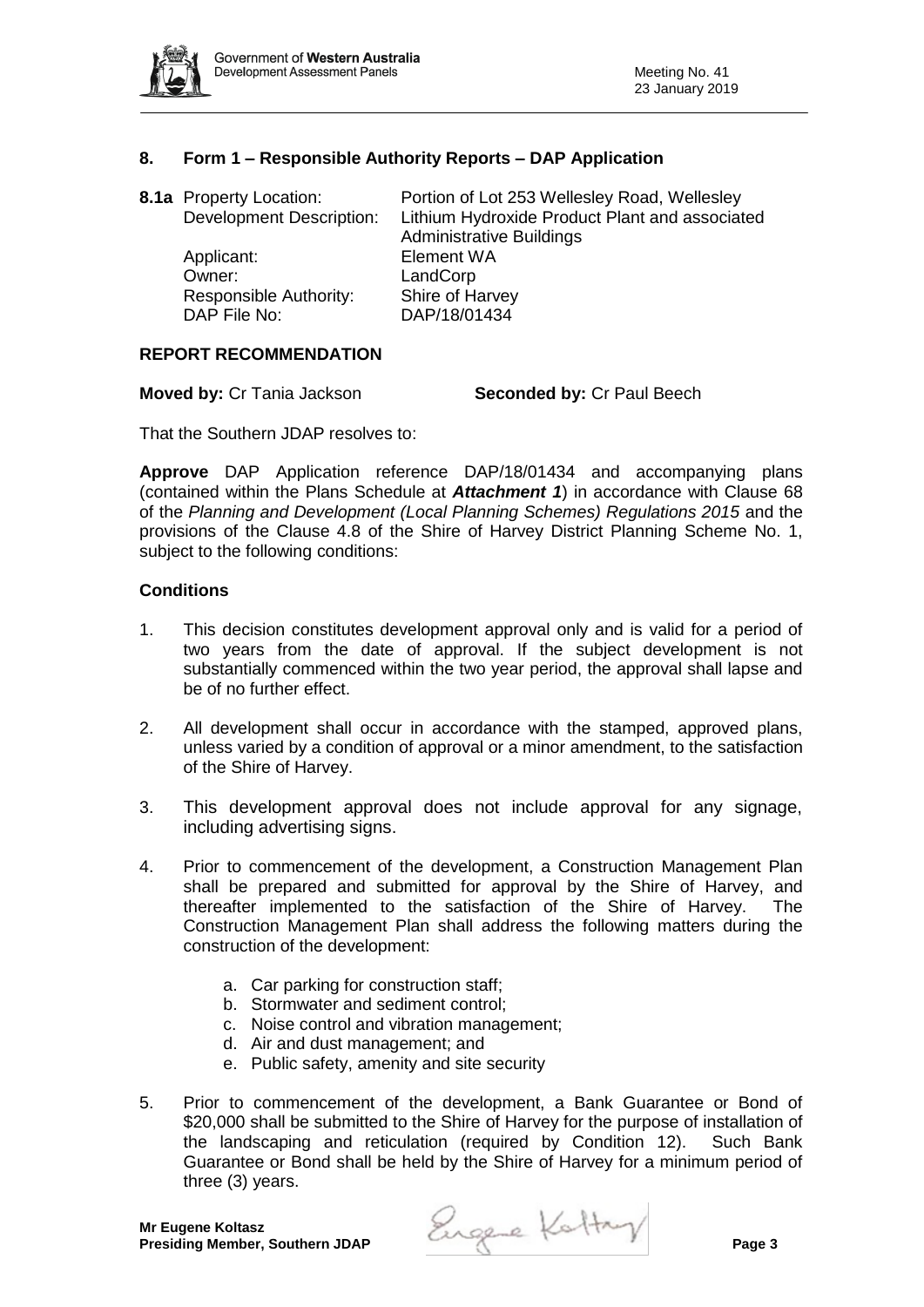

- 6. Prior to commencement of the development, an Audit shall be undertaken and submitted to the Shire of Harvey detailing the pre-development condition of Marriott Road.
- 7. Prior to commencement of the development, a Mosquito Management Plan shall be prepared and submitted for approval by the Shire of Harvey in consultation with the Department of Health, and thereafter implemented to the satisfaction of the Shire of Harvey. The Mosquito Management Plan is to ensure any collection of surface or subsurface water does not permit the breeding of mosquitos.
- 8. Prior to completion of the development, the car parking areas, crossovers and access ways shall be suitably constructed, sealed, kerbed, marked and thereafter maintained, in accordance with Clause 8.2 of the Shire's District Planning Scheme No. 1 and AS 2890.1-2004 *Parking Facilities, Part 1: Off-street Car Parking* to the satisfaction of the Shire of Harvey.
- 9. The car parking areas shall be illuminated, and thereafter maintained, in accordance with AS 1158-2005 *Lighting for Roads and Public Spaces* to the satisfaction of the Shire of Harvey.
- 10. Prior to completion of the development, a minimum of 380 staff/visitor car parking bays (including a minimum of 4 accessible car parking space for that exclusive use shall be provided in accordance with AS 2890.6 *Off-street Parking for People with Disabilities*) shall be provided on site in accordance with Schedule 9 of the Shire's District Planning Scheme No. 1 to the satisfaction of the Shire of Harvey. The required staff/visitor car parking bays may be provided in the following stages:
	- a. A minimum of 114 staff/visitor car parking bays (including a minimum of 1 accessible car parking space) prior to completion of Process Train 1;
	- b. A minimum of 228 staff/visitor car parking bays (including a minimum of 2 accessible car parking space) prior to completion of Process Trains 2 and 3; and
	- c. A minimum of 380 staff/visitor car parking bays (including a minimum of 4 accessible car parking space) prior to completion of Process Trains 4 and 5.
- 11. Prior to completion of the development, all landscaping and reticulation shown on the approved plans shall be installed, and thereafter maintained, to the satisfaction of the Shire of Harvey.
- 12. Prior to completion of the development, an Audit shall be undertaken and submitted to the Shire of Harvey detailing the post-development condition of Marriott Road. Any remediation works resulting from the approved development identified in the Audit shall be undertaken to the satisfaction of the Shire of Harvey.

## **Advice Notes**

1. Prior to the commencement of the development, a Building Permit is required to be obtained in accordance with the *Building Act 2011*.

Engene Kattry Page 4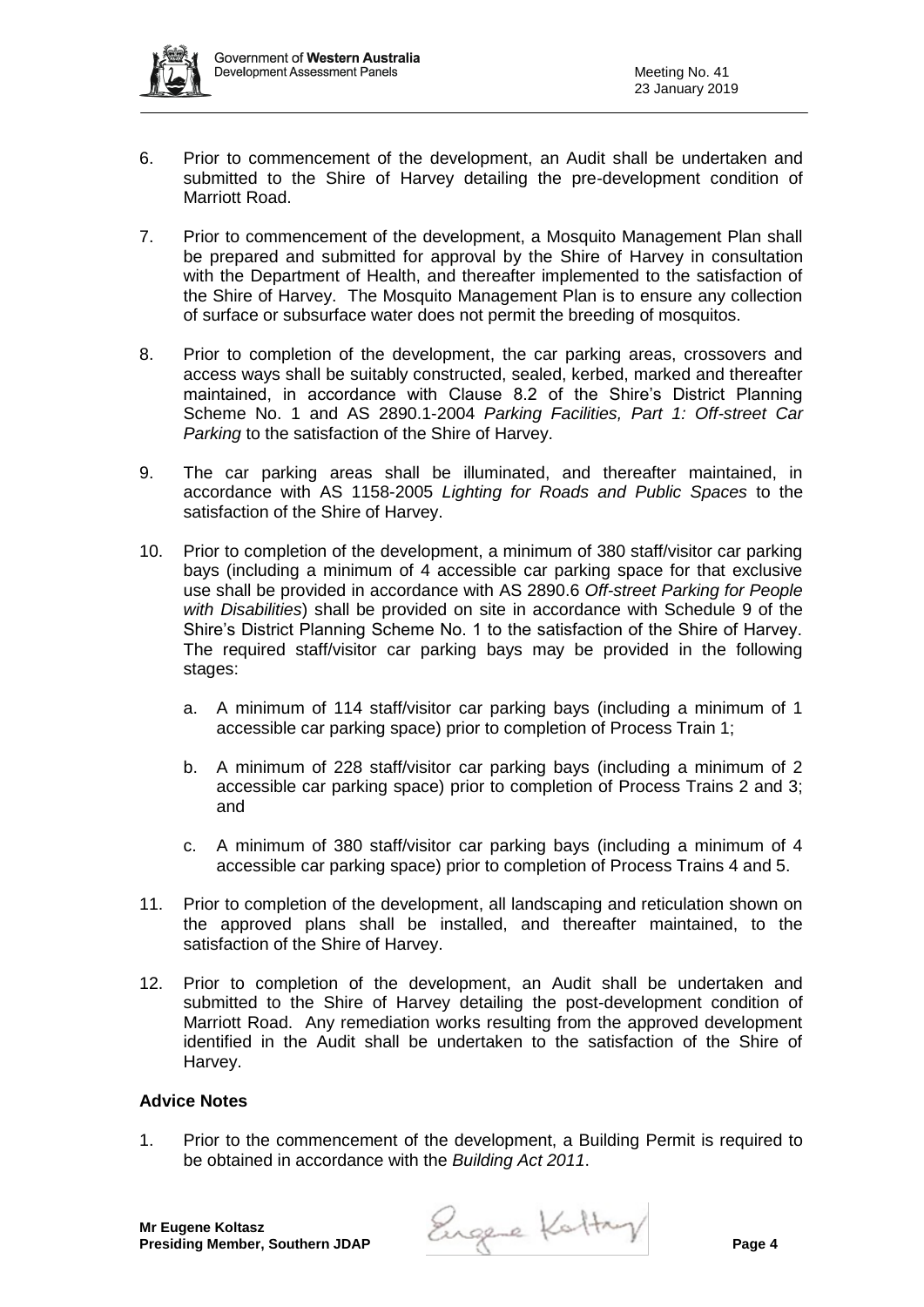

- 2. The buildings and internal facilities are to be designed having particular regard to the accessibility and convenience of people with a disability in accordance with the *Building Regulations 2012* and the *Building Code of Australia*.
- 3. The Shire of Harvey shall be provided with copies of the following documents endorsed by the Environmental Protection Authority:
	- a. Flora and Vegetation Monitoring and Management Plan;
	- b. Water Management Plan;
	- c. Offset Strategy; and
	- d. Waste Management Plan.

## **AMENDING MOTION**

**Moved by:** Mr Vernon Butterly **Seconded by:** Cr Tania Jackson

That Condition 6 be amended to read as follows:

*Prior to commencement of the development, an Audit shall be undertaken by the applicant and submitted to the Shire of Harvey detailing the pre-development condition of Marriott Road.*

## **The Amending Motion was put and CARRIED UNANIMOUSLY.**

**REASON:** To clarify who was responsible for undertaking the audit.

## **REPORT RECOMMENDATION (AS AMENDED)**

That the Southern JDAP resolves to:

**Approve** DAP Application reference DAP/18/01434 and accompanying plans (contained within the Plans Schedule at *Attachment 1*) in accordance with Clause 68 of the *Planning and Development (Local Planning Schemes) Regulations 2015* and the provisions of the Clause 4.8 of the Shire of Harvey District Planning Scheme No. 1, subject to the following conditions:

## **Conditions**

- 1. This decision constitutes development approval only and is valid for a period of two years from the date of approval. If the subject development is not substantially commenced within the two year period, the approval shall lapse and be of no further effect.
- 2. All development shall occur in accordance with the stamped, approved plans, unless varied by a condition of approval or a minor amendment, to the satisfaction of the Shire of Harvey.
- 3. This development approval does not include approval for any signage, including advertising signs.
- 4. Prior to commencement of the development, a Construction Management Plan shall be prepared and submitted for approval by the Shire of Harvey, and thereafter implemented to the satisfaction of the Shire of Harvey. The

**Presiding Member, Southern JDAP Page 2 Page 4 Page 1**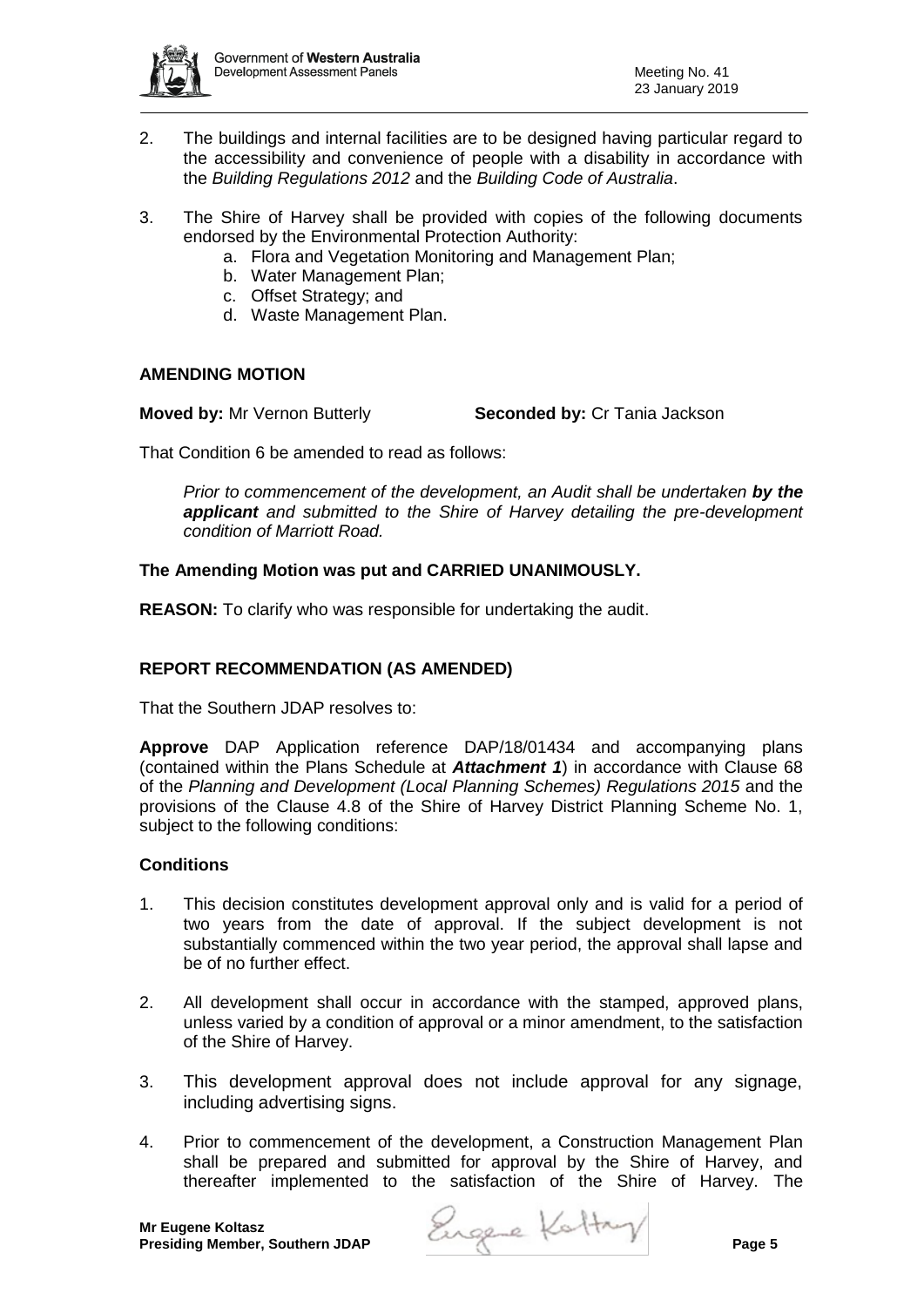

Construction Management Plan shall address the following matters during the construction of the development:

- a. Car parking for construction staff;
- b. Stormwater and sediment control;
- c. Noise control and vibration management;
- d. Air and dust management; and
- e. Public safety, amenity and site security
- 5. Prior to commencement of the development, a Bank Guarantee or Bond of \$20,000 shall be submitted to the Shire of Harvey for the purpose of installation of the landscaping and reticulation (required by Condition 12). Such Bank Guarantee or Bond shall be held by the Shire of Harvey for a minimum period of three (3) years.
- 6. Prior to commencement of the development, an Audit shall be undertaken by the applicant and submitted to the Shire of Harvey detailing the pre-development condition of Marriott Road.
- 7. Prior to commencement of the development, a Mosquito Management Plan shall be prepared and submitted for approval by the Shire of Harvey in consultation with the Department of Health, and thereafter implemented to the satisfaction of the Shire of Harvey. The Mosquito Management Plan is to ensure any collection of surface or subsurface water does not permit the breeding of mosquitos.
- 8. Prior to completion of the development, the car parking areas, crossovers and access ways shall be suitably constructed, sealed, kerbed, marked and thereafter maintained, in accordance with Clause 8.2 of the Shire's District Planning Scheme No. 1 and AS 2890.1-2004 *Parking Facilities, Part 1: Off-street Car Parking* to the satisfaction of the Shire of Harvey.
- 9. The car parking areas shall be illuminated, and thereafter maintained, in accordance with AS 1158-2005 *Lighting for Roads and Public Spaces* to the satisfaction of the Shire of Harvey.
- 10. Prior to completion of the development, a minimum of 380 staff/visitor car parking bays (including a minimum of 4 accessible car parking space for that exclusive use shall be provided in accordance with AS 2890.6 *Off-street Parking for People with Disabilities*) shall be provided on site in accordance with Schedule 9 of the Shire's District Planning Scheme No. 1 to the satisfaction of the Shire of Harvey. The required staff/visitor car parking bays may be provided in the following stages:
	- a. A minimum of 114 staff/visitor car parking bays (including a minimum of 1 accessible car parking space) prior to completion of Process Train 1;
	- b. A minimum of 228 staff/visitor car parking bays (including a minimum of 2 accessible car parking space) prior to completion of Process Trains 2 and 3; and
	- c. A minimum of 380 staff/visitor car parking bays (including a minimum of 4 accessible car parking space) prior to completion of Process Trains 4 and 5.

**Presiding Member, Southern JDAP Page 2 Page 4 Page 6 Page 6**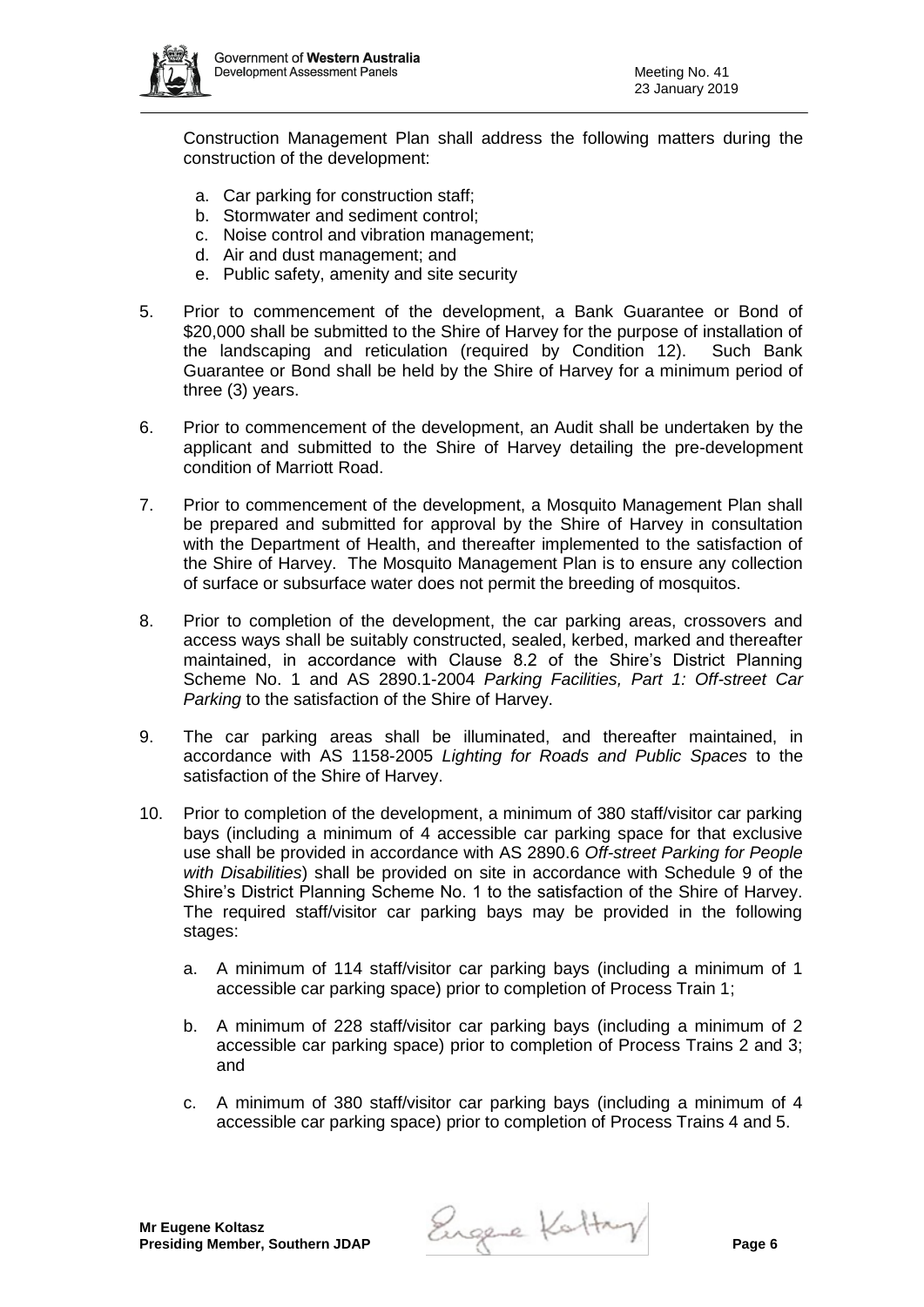

- 11. Prior to completion of the development, all landscaping and reticulation shown on the approved plans shall be installed, and thereafter maintained, to the satisfaction of the Shire of Harvey.
- 12. Prior to completion of the development, an Audit shall be undertaken and submitted to the Shire of Harvey detailing the post-development condition of Marriott Road. Any remediation works resulting from the approved development identified in the Audit shall be undertaken to the satisfaction of the Shire of Harvey.

### **Advice Notes**

- 1. Prior to the commencement of the development, a Building Permit is required to be obtained in accordance with the *Building Act 2011*.
- 2. The buildings and internal facilities are to be designed having particular regard to the accessibility and convenience of people with a disability in accordance with the *Building Regulations 2012* and the *Building Code of Australia*.
- 3. The Shire of Harvey shall be provided with copies of the following documents endorsed by the Environmental Protection Authority:
	- a. Flora and Vegetation Monitoring and Management Plan;
	- b. Water Management Plan;
	- c. Offset Strategy; and
	- d. Waste Management Plan.

### **The Report Recommendation (as amended) was put and CARRIED UNANIMOUSLY.**

**REASON:** In accordance with details contained in the Responsible Authority Report and Amending Motion.

| 8.1b Property Location:                | Part Lot 253 (former 510) Wellesley Road,<br>Wellesley                                                           |
|----------------------------------------|------------------------------------------------------------------------------------------------------------------|
| <b>Development Description:</b>        | Proposed Albemarle Kemerton Lithium<br>Hydroxide Product Plant and associated<br><b>Administrative Buildings</b> |
| Applicant:                             | Element                                                                                                          |
| Owner:                                 | <b>Western Australian Land Authority</b>                                                                         |
| Responsible Authority:<br>DAP File No: | <b>Western Australian Planning Commission</b><br>DAP/18/01434                                                    |
|                                        |                                                                                                                  |

### **REPORT RECOMMENDATION**

**Moved by:** Mr Vernon Butterly **Seconded by:** Cr Tania Jackson

That the Southern JDAP resolves to:

1. **Approve** DAP Application reference DAP/18/01434 and accompanying plans (**Attachment 2**) L1001/F, L1100/B, L1101B, L1101/F, L1102/F, L1103/F, L1104/F, L1200/A, L1201/F, 606541-4300-DD30-GAD-0013/M, 606541-4300- DD30-GAD-0014/J, 606541-4300-DD30-GAD-0015/D, 606541-4300-DD30-GAD-0016/D, 606541-4300-DD30-GAD-0017/D, 606541-4320-DD30-GAD-0001/L, 606541-4320-DD30-GAD-0010/F, 606541-4330-DD30-GAD-0001/G, 606541-

**Mr Eugene Koltasz**

**Presiding Member, Southern JDAP Page 2 Presiding Member, Southern JDAP**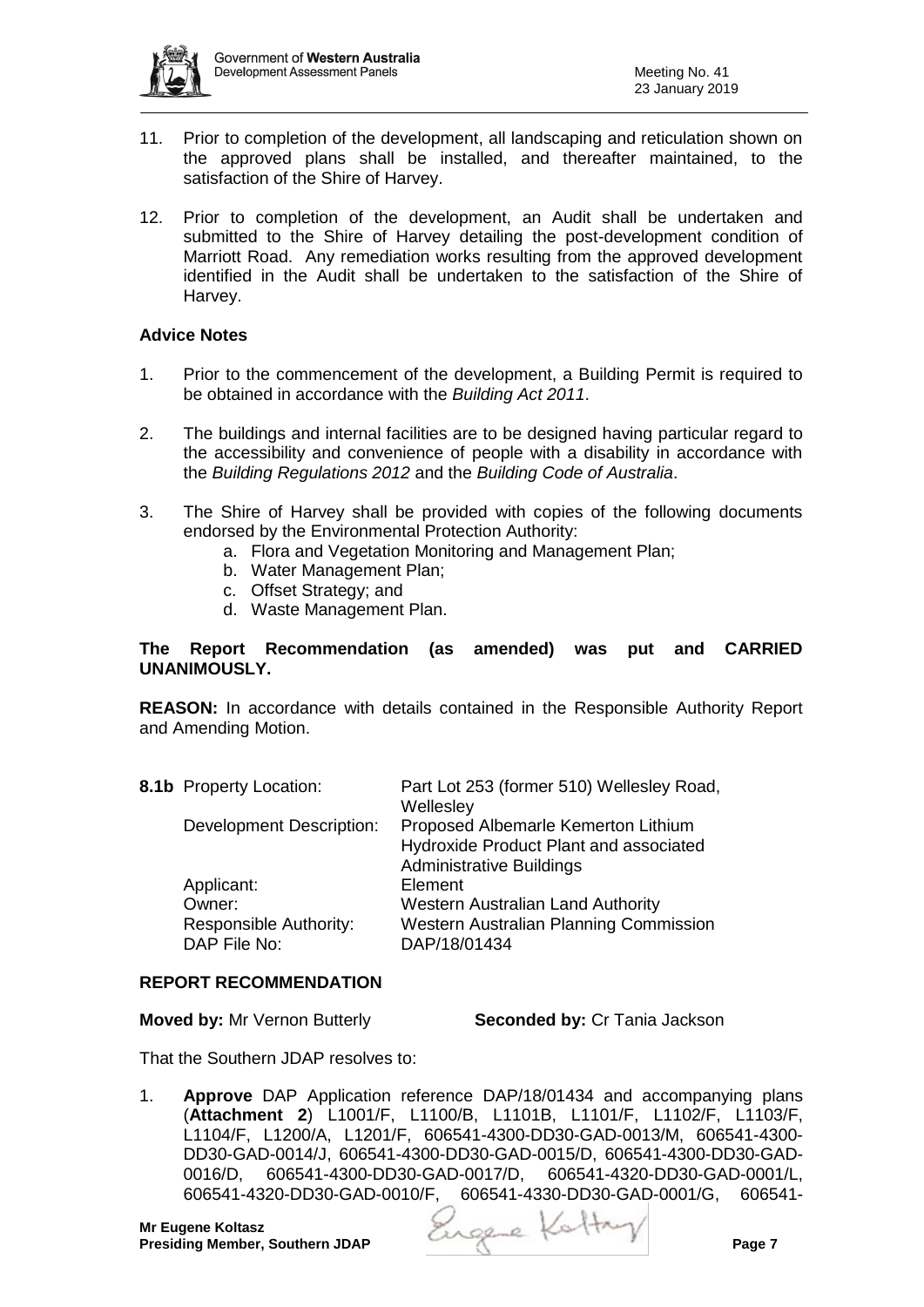

4330-DD30-GAD-0010/B, 606541-4340-DD30-GAD-0001/B, 606541-4350-DD30- GAD-0001/G, 606541-4350-DD30-GAD-0010/B, 606541-4360-DD30-GAD-0001/H, 606541-4360-DD30-GAD-0010/B, 606541-4370-DD30-GAD-0001/M, 606541-4370-DD30-GAD-0010/D and 606541-2000-DE10-GAD-0112/B in accordance with Clause 24 of the *Greater Bunbury Region Scheme* subject to the following conditions:

2. **Request** state agencies (Department of Jobs, Tourism, Science & Innovation and Landcorp) responsible for the control and development of Kemerton to prepare an agreed position for future infrastructure upgrading for the Kemerton Strategic Industrial Area.

## **Conditions**

- 1. This decision constitutes planning approval only and is valid for a period of 2 years from the date of approval. If the subject development is not substantially commenced within the 2 year period, the approval shall lapse and be of no further effect.
- 2. The development taking place generally in accordance with the approved plans attached to this approval.

## **Advice Notes**

- 1. All environmental conditions and procedures as approved by the Minister for Environment are to be implemented as per Ministerial Statement No. 1085.
- 2. Any on-site waste water treatment process must be approved in accordance with Australian Standard 1547 (AS/NZS 1547) and Department of Health publications which may be referenced and downloaded from:
	- a. [http://ww2.health.wa.gov.au/Articles/N\\_R/Recycled-water,](http://ww2.health.wa.gov.au/Articles/N_R/Recycled-water) and
	- b. [http://ww2.health.wa.gov.au/Articles/U\\_Z/Water-legislations-and-guidelines.](http://ww2.health.wa.gov.au/Articles/U_Z/Water-legislations-and-guidelines)
- 3. The site is to have access to a sufficient supply of potable water that is of the quality specified under the *Australian Drinking Water Quality Guidelines 2004*.
- 4. A Dangerous Goods Storage licence in accordance with the requirements of the *Dangerous Goods Safety (Storage and Handling of Non-explosives) Regulations 2007*, must be applied for through the Department of Mines, Industry Regulation and Safety. The application should include consideration of the potential impact of the nearby Major Hazard Facilities (Cristal Titanium Dioxide Pigment Plant, Coogee Chlorine Production Plant and BOC Oxygen Production Plant) on the lithium plant.
- 5. Any proposed road crossing over the Dampier to Bunbury Natural Gas Pipelines that are associated with the establishment and or operation of the plant will need to be assessed by Dampier Bunbury Pipeline. The cost of any additional protection measures identified will be at the cost of the applicant.

**Presiding Member, Southern JDAP Page 2 Presiding Member, Southern JDAP**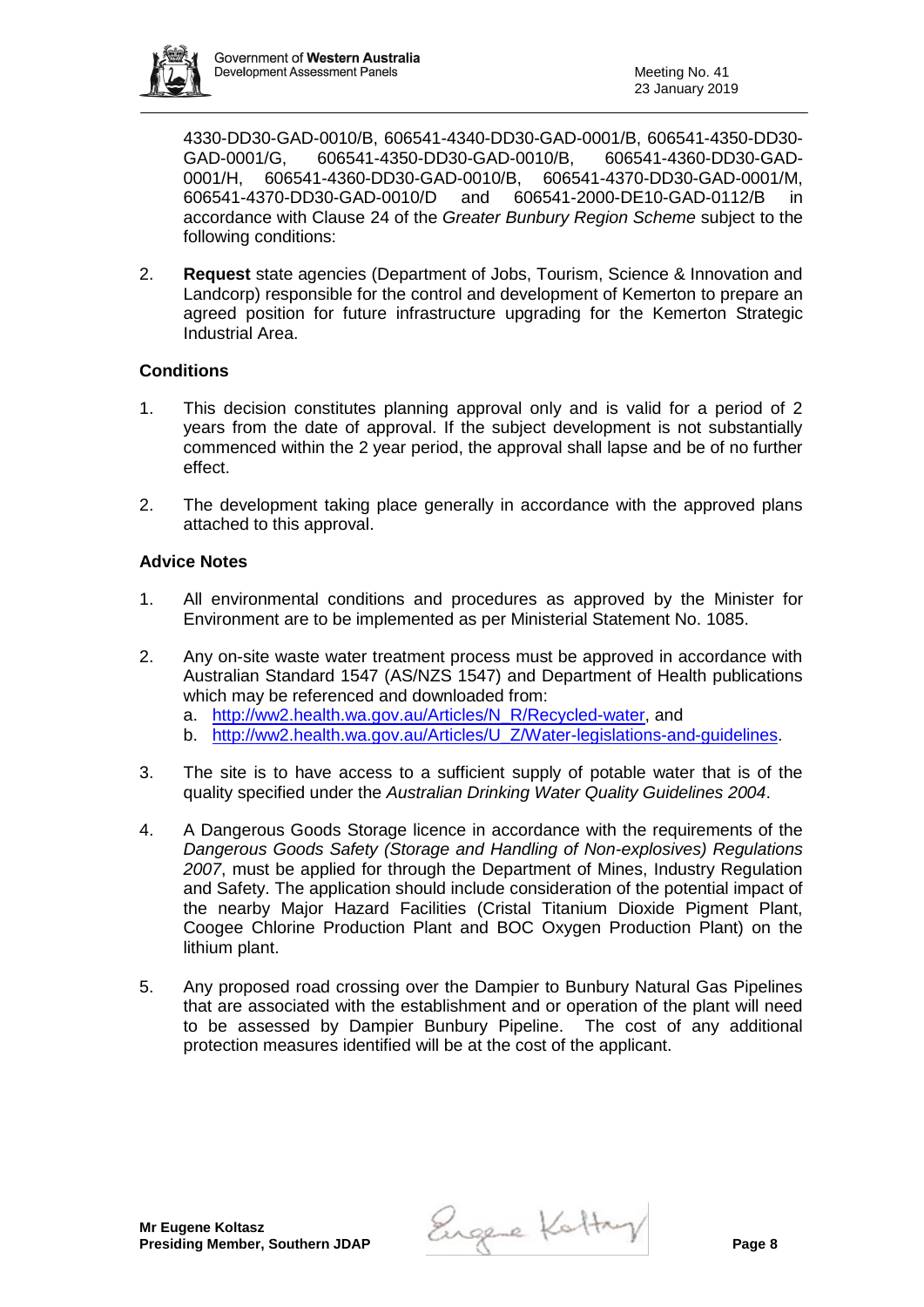

## **AMENDING MOTION**

**Moved by:** Mr Vernon Butterly **Seconded by:** Cr Tania Jackson

*The following amendments were moved en bloc:* 

**(i)** That item 1 of the preamble be amended to read as follows:

*Approve DAP Application reference DAP/18/01434 and accompanying plans as listed in Attachment 1 of the Shire of Harvey's Responsible Authority Report in accordance with Clause 24 of the Greater Bunbury Region Scheme subject to the following conditions:*

**REASON:** To provide consistency in referencing the approved plans.

**(ii)** That item 2 of the preamble be amended to read as follows:

*Through the WAPC, request state agencies (Department of Jobs, Tourism, Science & Innovation and Landcorp) responsible for the control and development of Kemerton to prepare an agreed position for future infrastructure upgrading for the Kemerton Strategic Industrial Area.*

**REASON:** To clarify the responsible authority for making requests.

**The Amending Motion was put and CARRIED UNANIMOUSLY.**

## **REPORT RECOMMENDATION (AS AMENDED)**

That the Southern JDAP resolves to:

- 1. **Approve** DAP Application reference DAP/18/01434 and accompanying plans as listed in Attachment 1 of the Shire of Harvey's Responsible Authority Report in accordance with Clause 24 of the *Greater Bunbury Region Scheme* subject to the following conditions:
- 2. Through the WAPC, request state agencies (Department of Jobs, Tourism, Science & Innovation and Landcorp) responsible for the control and development of Kemerton to prepare an agreed position for future infrastructure upgrading for the Kemerton Strategic Industrial Area.

### **Conditions**

- 1. This decision constitutes planning approval only and is valid for a period of 2 years from the date of approval. If the subject development is not substantially commenced within the 2 year period, the approval shall lapse and be of no further effect.
- 2. The development taking place generally in accordance with the approved plans attached to this approval.

**Presiding Member, Southern JDAP Page 2 Presiding Member, Southern JDAP**